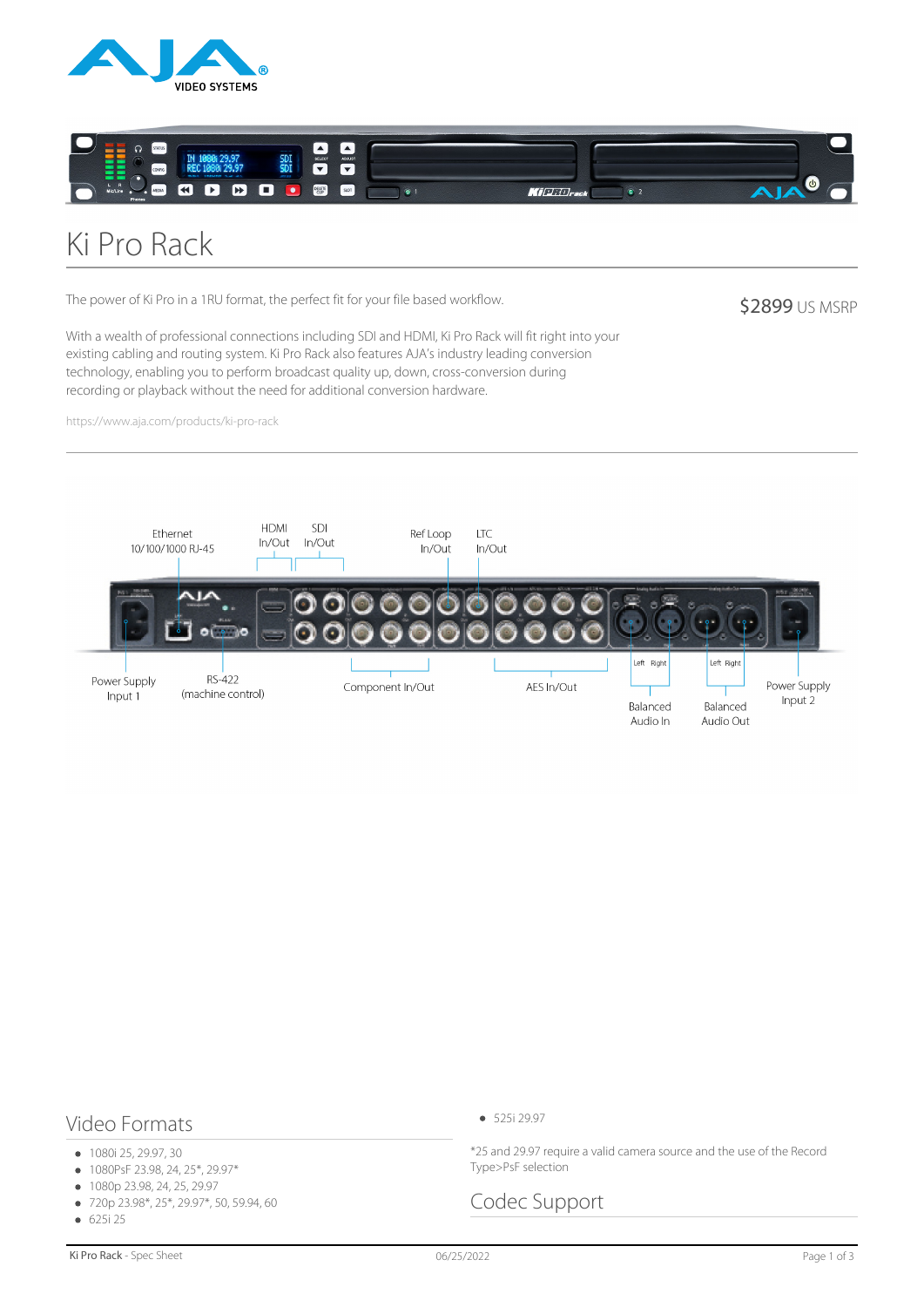

- Apple ProRes 422
- Apple ProRes 422 (HQ)
- Apple ProRes 422 (LT)
- Apple ProRes 422 (Proxy)
- Avid DNxHD HQX (220x)
- Avid DNxHD SO (145)
- Avid DNxHD LD (36), only provides support for the 1080p format

#### Removable Storage

AJA KiStor modules - 2 slots with rollover recording

#### Video Input Digital

- SD/HD SDI, SMPTE-259/292, 10-bit
- Single Link 4:2:2 (2 x BNC, input selection in software)
- $\bullet$  HDMI v1.3

#### Video Output Digital

- SD/HD SDI, SMPTE-259/292
- $\bullet$  Single Link 4:2:2 10-bit (1 x BNC)
- $\bullet$  HDMI v1.3

Note: HDMI requires 1080i, 720p or 1080p to be active; HDMI does not provide support for PsF

# Video Input Analog

- SD/HD Component (3 x BNC)
- SMPTE/EBU N10, Betacam 525 line, Betacam 525J
- 12-bit A/D, 2 x oversampling
- +/- .25dB to 5.5 mHz Y frequency response
- +/- .25dB to 2.5 mHz C frequency response
- .5% 2T pulse response
- <2 ns Y/C delay inequity, or Composite (1 x BNC CVBS on Y)

## Video Output Analog

- $\bullet$  Component (3 x BNC)
- $\bullet$  NTSC, NTSCJ, PAL
- $\bullet$  HD: YPbPr, RGB
- SD: YPbPr, RGB (component mode)
- SMPTE/EBU N10, Betacam 525 line, Betacam 525J, RGB
- 12-bit D/A, 8 x oversampling
- +/- .2dB to 5.5 mHz Y frequency response
- +/- .2dB to 2.5 mHz C frequency response
- .5% 2T pulse response
- <1 ns Y/C delay inequity, or Composite (1 x BNC CVBS on Y)
- +/- .2dB to 5.0 mHz Y frequency response
- +/- .2dB to 1 mHz C frequency response
- <1% Diff Phase
- $\bullet$  <1% Diff Gain

# Audio Input Digital

- 8-channel, 24-bit SMPTE-272/299 SDI embedded audio, 48 kHz sample rate, synchronous
- 8-channel, 24-bit HDMI embedded audio, 48 kHz sample rate, synchronous
- 8-channel, 24-bit AES/EBU audio, 48 kHz sample rate, synchronous or nonsynchronous, internal sample rate conversion (4 x BNC)

# Audio Input Analog

- 2-channel, 24-bit A/D analog audio, 48 kHz sample rate, balanced (2 x XLR)
- +24 dBu full scale digital

+/- 0.2 dB 20Hz to 20 kHz frequency response (Note: Line or Mic selection via CONFIG menu parameters)

# Audio Output Digital

- 8-channel, 24-bit SMPTE-272/299 SDI embedded audio, 48 kHz sample rate, synchronous
- 8-channel, 24-bit HDMI embedded audio, 48 kHz sample rate, synchronous
- 8-channel, 24-bit AES/EBU audio, synchronous or nonsynchronous, internal sample rate conversion (4 x BNC)

#### Audio Output Analog

- 2-channel, 24-bit D/A analog audio, 48 kHz sample rate, balanced (2 x XLR)
- $\bullet$  +24 dBu full scale digital (0dbFS)
- +/- 0.2 dB 20 Hz to 20 kHz frequency response  $\bullet$
- Stereo unbalanced headphone (1 x 3.5mm mini jack)

# Up-Conversion

- Hardware 10-bit
- $\bullet$ Anamorphic: fullscreen
- Pillarbox 4:3: results in a 4:3 image in center of screen with black sidebars
- Zoom 14:9: results in a 4:3 image zoomed slightly to fill a 14:9 image with black side bars
- Zoom Letterbox: results in image zoomed to fill fullscreen
- Zoom Wide: results in a combination of zoom and horizontal stretch to fill a 16:9 screen; this setting can introduce a small aspect ratio change

#### Down-Conversion

- Hardware 10-bit
- Anamorphic: fullscreen
- Letterbox: image is reduced with black top and bottom added to image area with the aspect ratio preserved
- Crop: image is cropped to fit new screen size

#### Cross-Conversion

- Hardware 10-bit
- 1080i to 720p
- 720p to 1080i

#### Timecode

- SDI RP188/SMPTE 12M via SDI BNC
- HDMI (when used with compatible cameras)
- LTC Input (1x BNC)
- LTC output (1x BNC) (Note: active during playback not during record or EE)

#### Reference Input

- External, 2x BNC
- Looping, nonterminating
- Blackburst or tri-level sync

#### Network Interface

- $\bullet$  10/100/1000 Ethernet (RI-45)
- Embedded web server for remote control

## User Interface

• 2x 20 character display, with dedicated buttons